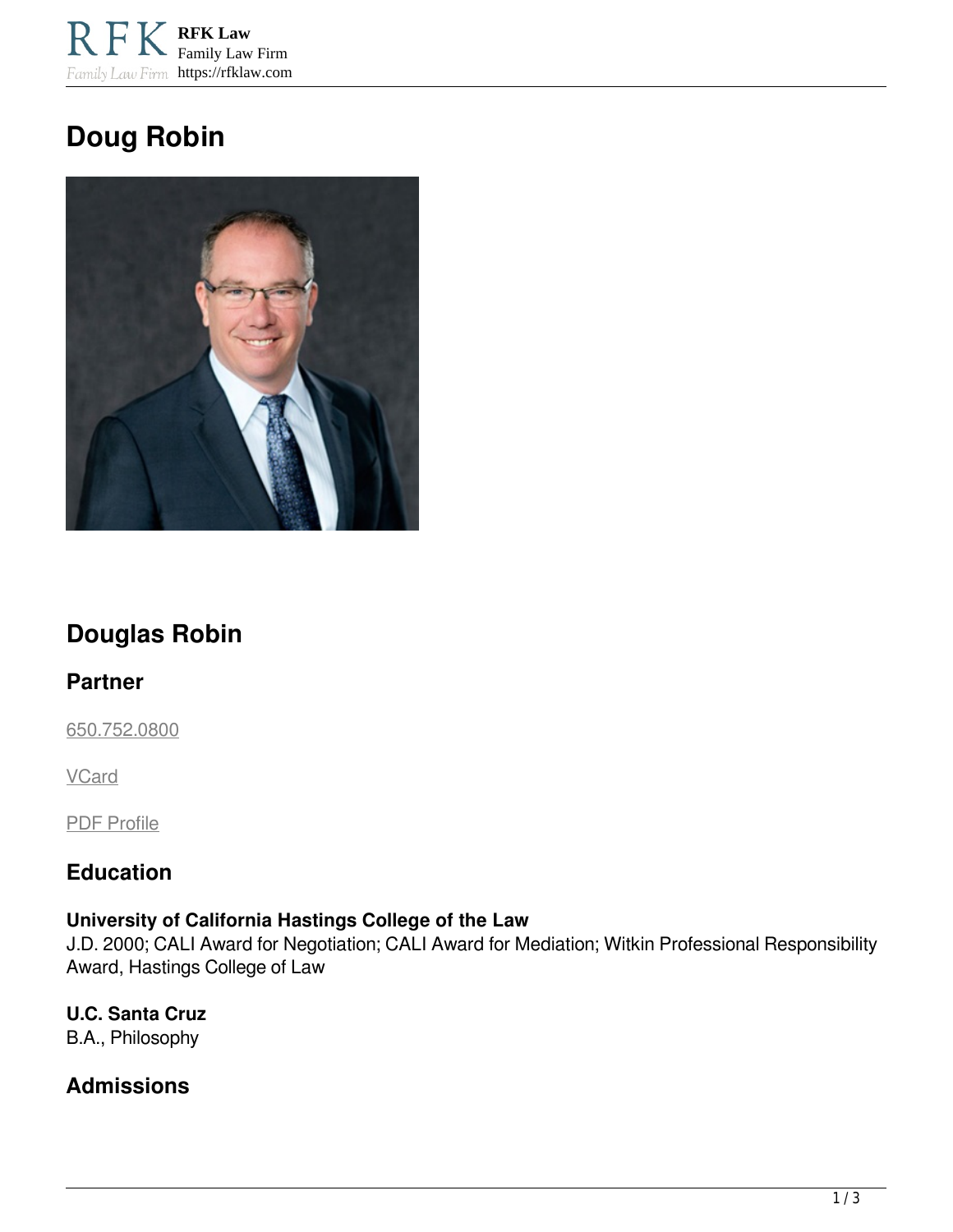California Bar, 2000

### **Recognition**

- Northern California Super Lawyers (2020, 2019, 2018, 2017, 2012, 2011, 2010)
- Certified Family Law Specialist (since 2007)
- Wiley W. Manuel Award for Pro Bono Legal Services

## **Professional Activities**

- Chair of Civil Early Settlement Conference Program for the Superior Court of California, County of Santa Clara (2013-2017)
- Chair of the Family Law Section of the San Mateo County Family Law Bar Association (2009-2010)
- Association of Family Law Specialists
- Association of Family and Conciliation Courts (AFCC)
- American Bar Association (ABA)
- San Mateo County Bar Association
- Santa Clara County Bar Association

## **Personal Interests**

Doug is an avid skier, musician and yoga practitioner.

Douglas Robin has extensive experience representing clients in their family law matters, including resolving custodial and financial issues in divorce. He rarely considers litigation the starting point and believes negotiated settlements usually yield the best results. Doug has served as a mediator, consulting attorney, or trial attorney in hundreds of divorces, often helping his clients avoid the financial toll of litigation and the intangible stress associated with court. When a case cannot be settled, Doug has extensive trial experience and is a skilled advocate in the Courtroom. After 20 years of experience in settlement and litigation, Doug is focusing his practice primarily on mediation, settlement judge, consulting attorney and a very select number of litigation cases.

Even after 20 years of specializing in divorce and family law, Doug still views each case as unique. He listens to his clients' goals and focuses on their individual circumstances to guide them through a period of transition and sometimes crisis. He views the initial client meeting as an opportunity to ascertain if he and the client are a good fit, provide a preliminary overview of your legal rights and obligations and determine potential initial strategy as to how to achieve your goals.

I try to create the opportunity for best-case scenarios and to be honest with clients on what to expect. I work closely with my clients to navigate both the legal and emotional process of their divorce. Each divorce is unique and needs to be tended to thoughtfully.